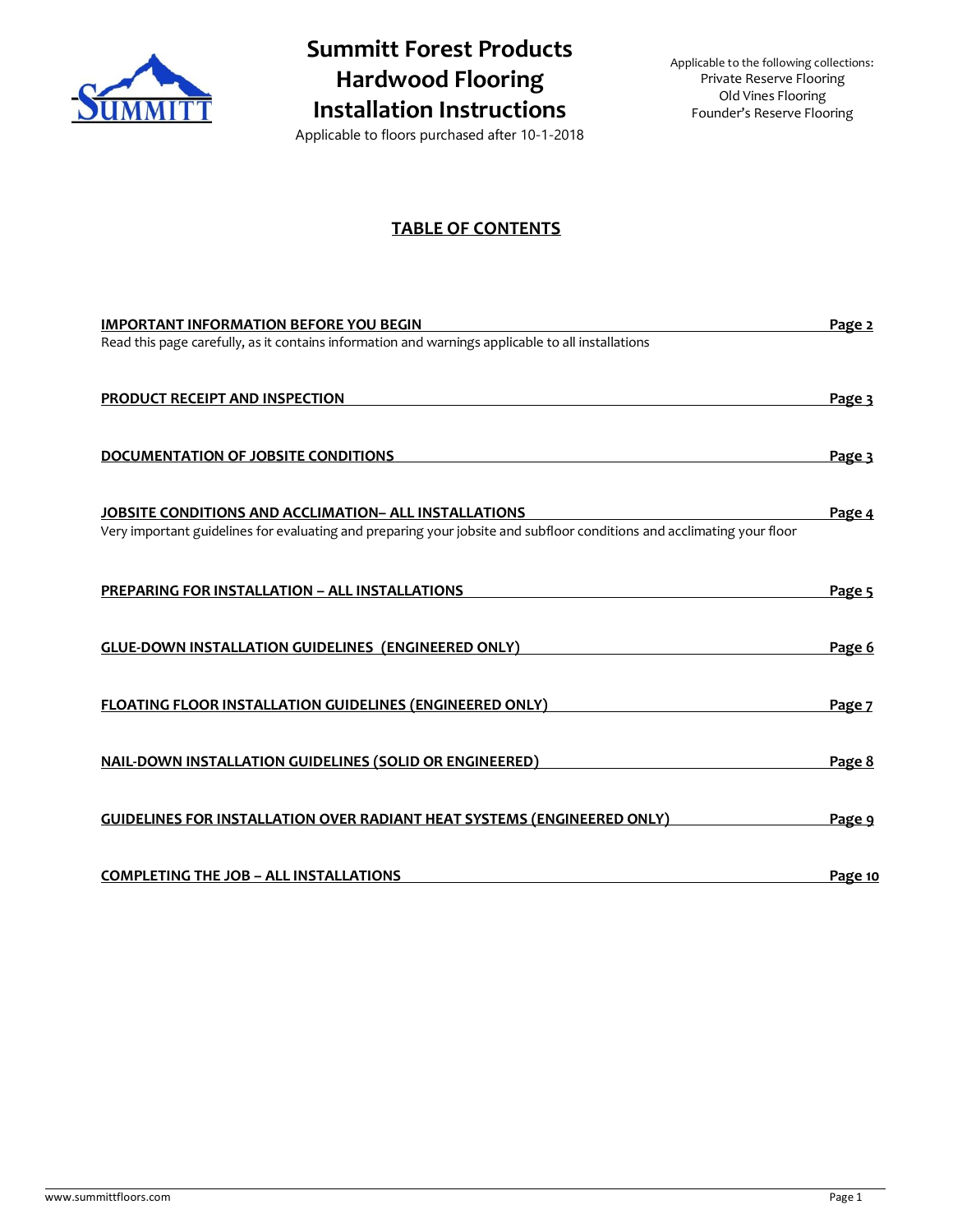# **IMPORTANT INFORMATION BEFORE YOU BEGIN**

It is **EXTREMELY IMPORTANT** that you read and understand this information completely prior to starting, since improper installation can void the warranties. Only a professional hardwood floor installer should perform the installation.

**If at any time during the installation of this flooring you have a question or a concern, STOP and call Summitt Forest Products at 1-562-236-5744! Verify that the color, gloss and distressing and T&G fit are acceptable prior to starting the installation. When nailing-down a floor, walk the floor after installing the first few rows (and after allowing the supplemental adhesive to cure) to make sure there is not an unacceptable level of noise. If there is an unacceptable level of noise it is likely caused by subfloor issues or an incorrect nailing pattern. These issues must be remedied prior to continuing the installation.**

# **Summitt Forest Products will only be responsible for obvious issues in flooring that has not been installed.**

**READ THIS CAREFULLY:** The primary cause of problems with any hardwood floor is moisture, either too much or too little. It is the contractor's / homeowner's responsibility to ensure that the conditions prior to install, as well as for the life of the hardwood floor, meet certain criteria. For installations over wooden sub-floors: The wood sub-floor to which you are nailing your hardwood floor must have a moisture content (MC) of 12% or less when measured with a properly calibrated pin-type moisture meter, and should be within 3% of the measured MC of the hardwood flooring prior to installation. The sub-floor must remain at 12% or less MC throughout the life of the hardwood floor. It is the contractor's / homeowner's responsibility to verify those measurements, and to ensure that the environment, including the crawl-space, is and will remain dry. Other factors which can affect the MC of the floor, and cause problems, are uncontrolled environmental relative humidity (RH). It is the homeowner's responsibility to install, operate and monitor such systems as necessary to maintain a RH of between 35% and 55%, and a temperature range of between 60º and 80 º F at all times. Failure to ensure a maintain a dry sub-floor and/or crawl-space or failure to regulate environmental RH or temperature as required can lead to excessive cupping, splitting, checking and gapping. Such occurrences will not be covered as manufacturing defects by any Summitt Forest Products warranty.

## **Installer/Owner Responsibility**

Prior to installation the Installer/Owner should perform a final inspection of the grade, manufacturing and factory finish of the purchased products.Materials installed with visible defects are not covered under warranty. Remember – Wood is a natural product that can vary in color, grain, and contains natural characteristics that varies from plank to plank and is to be expected. We do not warrant against these natural variations from plank to plank or variations from sample to plank. If you are not satisfied with the flooring prior to installation, simply return the cartons to your dealer for a full replacement. Accepting or rejecting the material must be done on full shipment of quantities only, not carton by carton or plank by plank. The Installer must use reasonable selectivity and hold out or cut off pieces with defects, whatever the cause. Beautiful hardwood floors are a product of nature and therefore not perfect. Our wood floors are manufactured in accordance with accepted industry standards, which permit a defect tolerance not to exceed 5%. The defects may be of a manufacturing or natural type.

**Summitt Forest Products** shall not accept responsibility for visible defects in flooring that has already been installed. Before installing **Summitt Forest Products** floors, the Installer and Owner should ascertain that the jobsite and sub floor meet all necessary requirements of installation as outlined in these instructions. The **Summitt Forest Products Limited Warranties** do not cover flooring failures resulting from poor jobsite and/or sub floor conditions.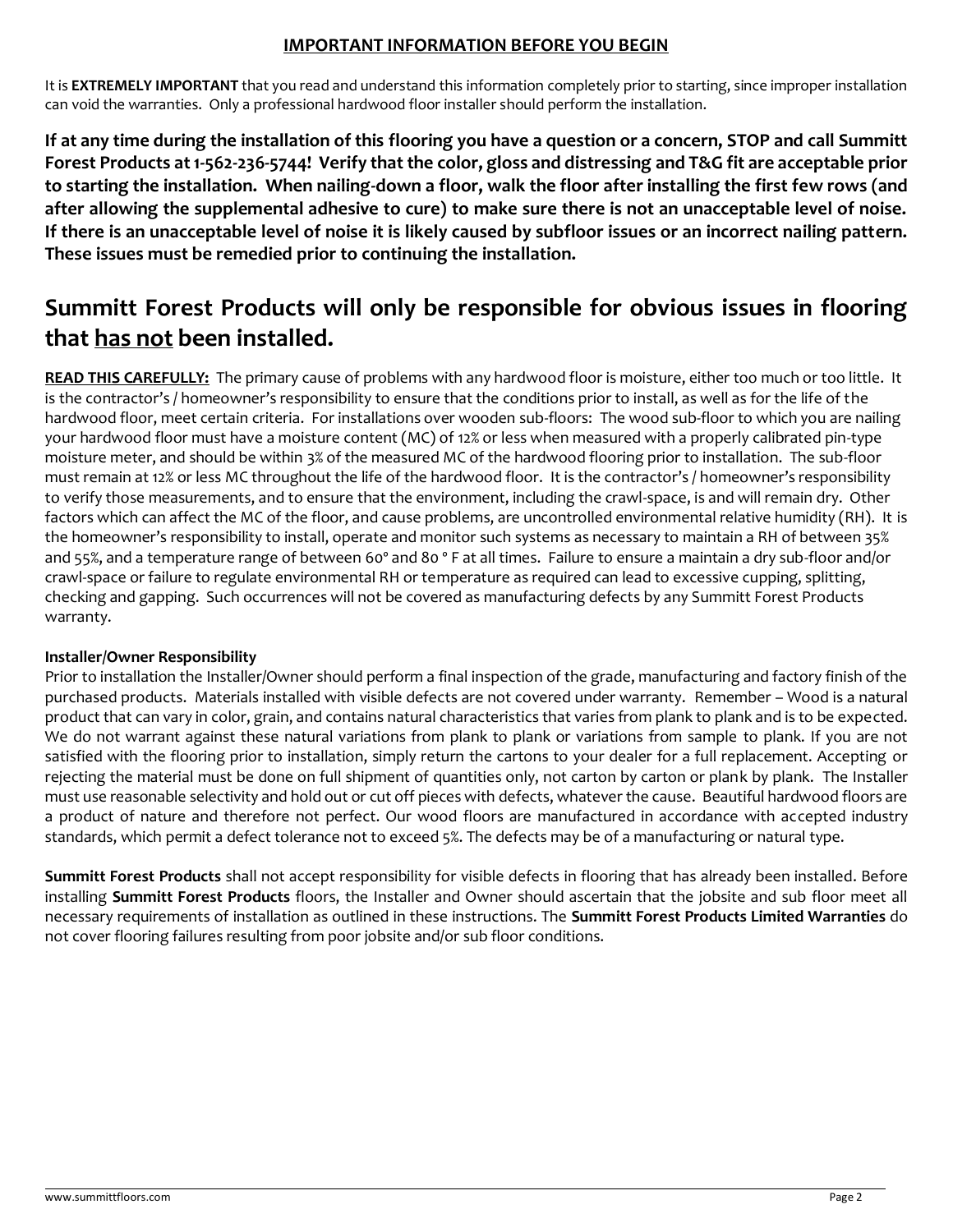## **PRODUCT RECEIPT AND INSPECTION**

**STOP! All questions or concerns regarding the grading, milling or finishing of this product are required to be resolved prior to installation. The manufacturer accepts no responsibility or liability for the cost of this product, replacement and/or labor when flooring containing grade, milling, distressing or finishing defects has been installed prior to resolution. Installing this product assumes full acceptance of this flooring.**

**Upon receipt of flooring, please inspect the flooring to ensure that the color, grade, surface, gloss, bevels and any other relevant aspects of the floor are as-ordered. Founder's Reserve and Old Vines Floors are true random-length floors, and as such there is not a "set" box size. Instead, every box has its own tallied quantity. These tallied quantities are provided, on a box-by-box basis, on the included Tally Sheet. If you wish to verify accuracy of tally, please do so now by spot-checking a random box or two. Tally disputes after flooring has been unboxed will not be considered.**

**At time of delivery, and prior to start of acclimation, the moisture content (MC) of the hardwood wear-layer must be measured and documented with a properly calibrated and adjusted moisture meter specifically designed for measuring MC in hardwood. The MC of the hardwood wear layer should be between 7% and 9%. If the MC measures less than 7% or greater than 9%, stop and contact Summitt Forest Products before proceeding.** 

**This information must be retained as per "Documentation of Jobsite Conditions" on Page 3.**

## **DOCUMENTATION OF JOB-SITE CONDITIONS**

Photographic and written documentation of all relevant jobsite conditions at time of installation must be retained by the installer and given to the homeowner at the completion of the installation. Warranty claims without photographic and written documentation of jobsite conditions will not be considered.

Jobsite conditions that must be so documented include but are not limited to:

- Hardwood flooring moisture content (see "Product Receipt and Inspection" above)
- For wooden subfloors: Wooden subfloor MC
- For concrete subfloors: Moisture readings of concrete subfloors using the testing methodology required by the adhesive manufacturer
- For lightweight concrete subfloors: Moisture readings of lightweight concrete subfloors using the testing methodology required by the lightweight concrete manufacturer
- Relative Humidity and temperature readings (daily readings throughout the duration of the installation)
- Radiant heat systems are required to run at 2/3 maximum output for a minimum of 2 weeks prior to installation of flooring. This start/stop date/time and running temperatures must be recorded.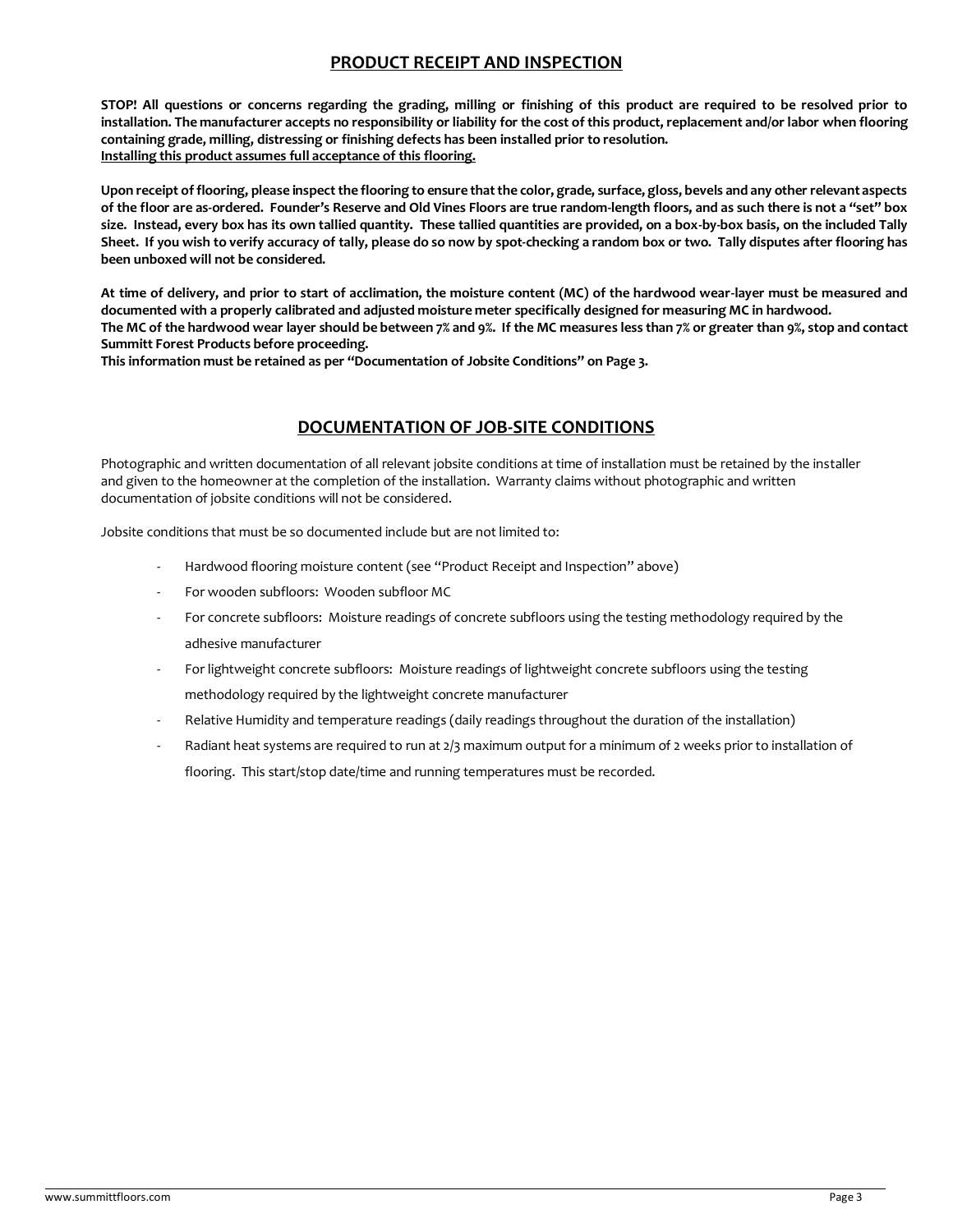# **JOBSITE CONDITIONS AND ACCLIMATION– ALL INSTALLATIONS**

#### **A. General Conditions**

It is the installer/ owners' responsibility to ensure that the jobsite conditions and jobsite subfloor are environmentally and structurally acceptable prior to the installation of any hardwood flooring. The manufacturer declines any responsibility for failures or deficiencies of hardwood flooring resulting from or related to sub-floor, subsurface, or job-site environmental conditions. All substrates must be clean, flat, dry, and structurally sound.

- Subfloors must be clean and free of dirt, curing compounds, sealers, drywall mud, paint, wax, grease, urethane, or other materials that may affect the integrity of the flooring material or adhesives used to install the flooring.
- All subfloors and subfloor systems must be structurally sound and must be installed following their manufacturer's recommendations. Local building codes may only establish minimum requirements of the flooring system and may not provide adequate rigidity and support for proper installation and performance of a hardwood floor. Whenever possible install the planks perpendicular to the floor joists for maximum stability. Our warranties DO NOT cover any problems caused by inadequate substructures or improper installation of said substructures.
- Test subfloor moisture content and choose adhesive system following the adhesive manufacturer's guidelines. Record the results of the test with permanent marker on the subfloor such that it can be found later.
- A "DRY" SLAB, AS DEFINED BY THESE TESTS CAN BE WET AT OTHER TIME OF THE YEAR.
- THESE TESTS DO NOT GUARANTEE A DRY SLAB.
- Basements and crawl spaces must be dry. Use of a 6 mil black polyethylene is required to cover 100% of the crawl space earth. Crawl space clearance from ground to underside of joist to be no less than 18" and perimeter vent spacing should be equal to 1.5% of the total square footage of the crawl space area to provide cross ventilation. Where necessary, local regulations prevail.
- The subfloor must be flat, meeting a minimum of 1/8" within 10'.
- Repair all cracks in the subfloor greater than 1/8" before applying flooring adhesive.
- All "wet" work i.e. paint, drywall, concrete, masonry, plumbing must be complete and dry well in advance of delivery of hardwood flooring.
- Gutters and downspouts should be in place and the exterior grade complete to allow for proper drainage of water away from the building's exterior perimeter.
- Flooring should not be exposed to extremes of humidity or moisture.
- Permanent HVAC should be on and operational a minimum of 7 days and maintained between 60° and 80° F and a relative humidity of 35%-55% prior to delivery, during, and after installation of the flooring.
- If HVAC is not possible at time of installation the environmental conditions must be at or near normal living conditions between 60° and 80° F and at the average yearly relative humidity for the area.

#### **It is the Installer's/Owner's responsibility to ensure that the conditions are acceptable prior to the installation of the hardwood floors. The manufacturer declines all problems with the hardwood flooring that are related to or attributed to improper jobsite conditions.**

#### **B. Recommended Subfloor Surfaces**

**Concrete subfloors**: Newly poured concrete must be cured for a minimum of 42 days before installation. Concrete subfloors must meet the requirements for the adhesive or adhesive system selected (see page 6)

**Wood Subfloors – Preferred:** ¾" CDX grade Plywood subfloor/ underlayment (Exposure 1), 4'x8' sheets or ¾" OSB subfloor/ underlayment grade, PS2 rated, sealed side down, with joist spacing of 19" on center or less.

**Wood Subfloors – Minimum:** 5/8" CDX Plywood subfloor/ underlayment (Exposure 1), 4'x8' sheets, maximum 16" on center joist construction. Follow panel manufacturer's recommendations for spacing and fastening. Typical panel spacing and fastening for joist systems, 1/8" (3.2mm) around perimeter and fastened every 6" on bearing edges and every 12" along intermediate supports.

Installation of flooring should not be made over joists spacing greater than 19" on center or parallel to the joists unless the subfloor has been properly strengthened, applying a second layer of underlayment may be necessary to bring the overall subfloor thickness to 1-1/8" (minimum).

- Test the moisture content of the wood subfloor and wood flooring with a pin type moisture meter. Wood subfloors must not exceed 12% and the wood flooring should be within 3% of the wood subfloor.
- For existing wood floors install new flooring at right angles to the existing flooring.
- Do not glue, staple, or nail down hardwood flooring over particle board.
- Do not install over existing glue down hardwood floors.

#### **C. Handling, Storage and Acclimation**

Please note that Old Vines and Founder's Reserve Engineered Floors are manufactured using an engineered construction that includes a tongue-and-groove jointed plywood substrate. Care should be taken when handling longer (5'+) planks so as not to stress this joint. Please avoid lifting longer planks from one end only – it is best to pick up planks from the middle. Engineered wood flooring should be stored in the same environment in which it is expected to perform. HVAC systems should be operating so that the flooring is being acclimated in normal living conditions (between 35%-55% relative humidity and between 60° and 80° F). Acclimate the product for a minimum of 72 (engineered) or 96 hours (solid) or as long as needed in order to meet the proper installation requirements. Opening of the cartons will help to better acclimate material. Material is acclimated once it has reached moisture equilibrium consistent with the temperature and relative humidity of the job site and normal living conditions. Do not deliver material in inclement weather. Always store material in a dry place.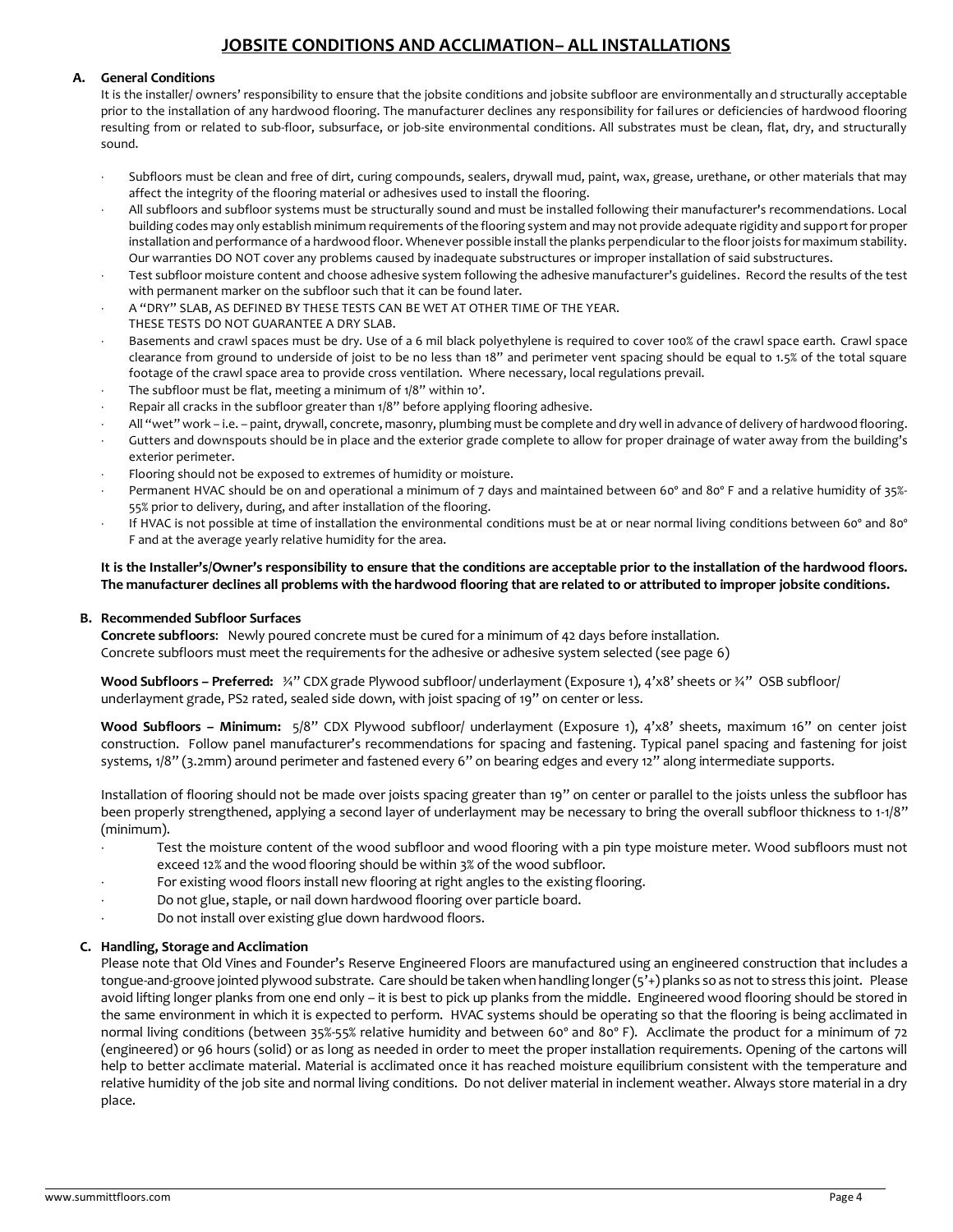# **PREPARING FOR INSTALLATION – ALL INSTALLATIONS**

#### **IMPORTANT**!

Per 3M: ScotchBlue™ Painter's Tape Original Multi-Surface 2090 is not recommended for use on pre-finished flooring. The only adhesive tape which should be used with Summitt Forest Products Flooring is ScotchBlue™ Painter's Tape Delicate Surface 2080. Traditional "Blue Tape" contains chemical solvents that, over time, may penetrate and weaken the finish. DO NOT use "Blue Tape". Even when using ScotchBlue™ Painter's Tape Delicate Surface 2080, do not leave tape on flooring for longer than 3 days. When possible, apply tape to baseboards or walls rather than flooring.

**Inspect the Flooring –** Inspect material for color, finish, milling, and grade. Hold out pieces that may not be acceptable once installed. **PLEASE NOTE: We do not accept responsibility for any costs incurred when plank(s) with visible defects have been permanently installed.**

**Undercut Door Casings -** Undercut all door casings 1/16" higher than the thickness of the flooring being installed. To do this, use a scrap piece of flooring as a guide. Lay it on the substrate and cut the casing with a handsaw or use a power jamb saw set at the correct height.

**Blending of Cartons-** To achieve a uniform appearance across the entire floor, we highly recommend that you open and work from several cartons at a time and dry-lay the flooring, mixing the planks from several cartons. This will allow you to blend the planks for maximum aesthetic appearance. Make certain the room is well lit to ensure color is consistent and that any visual defects can be seen and removed.

**Match Transition Moldings:** For best appearance, blend all transitions and moldings to planks that have similar color and graining. Set them aside for use as needed.

**Layout of Flooring: "**Racking the Floor" is essential to achieve a random appearance. Start by either using random-length planks found in the carton or by cutting four or five planks in random lengths, differing by at least six inches. As you continue working across the floor try to maintain a six-inch minimum between end joints.

Randomly install different lengths to avoid a patterned appearance.

Never waste materials; the end cuts from starter rows should be used at the opposite side of the room to complete rows or used to start the next row.

**Expansion Space**: Allow a minimum 1/2" (engineered floors) or ¾" (solid floors) expansion around all vertical obstructions. Large spans exceeding 20' (6 m) in hardwood flooring width, in areas of high humidity, may require the addition of internal or field expansion. This can be accomplished by using spacers, such as small washers, every 10-20 rows, inserted above the tongue. Remove the

spacers after several adjoining rows have been fastened. Do not leave spacers in for more than two hours.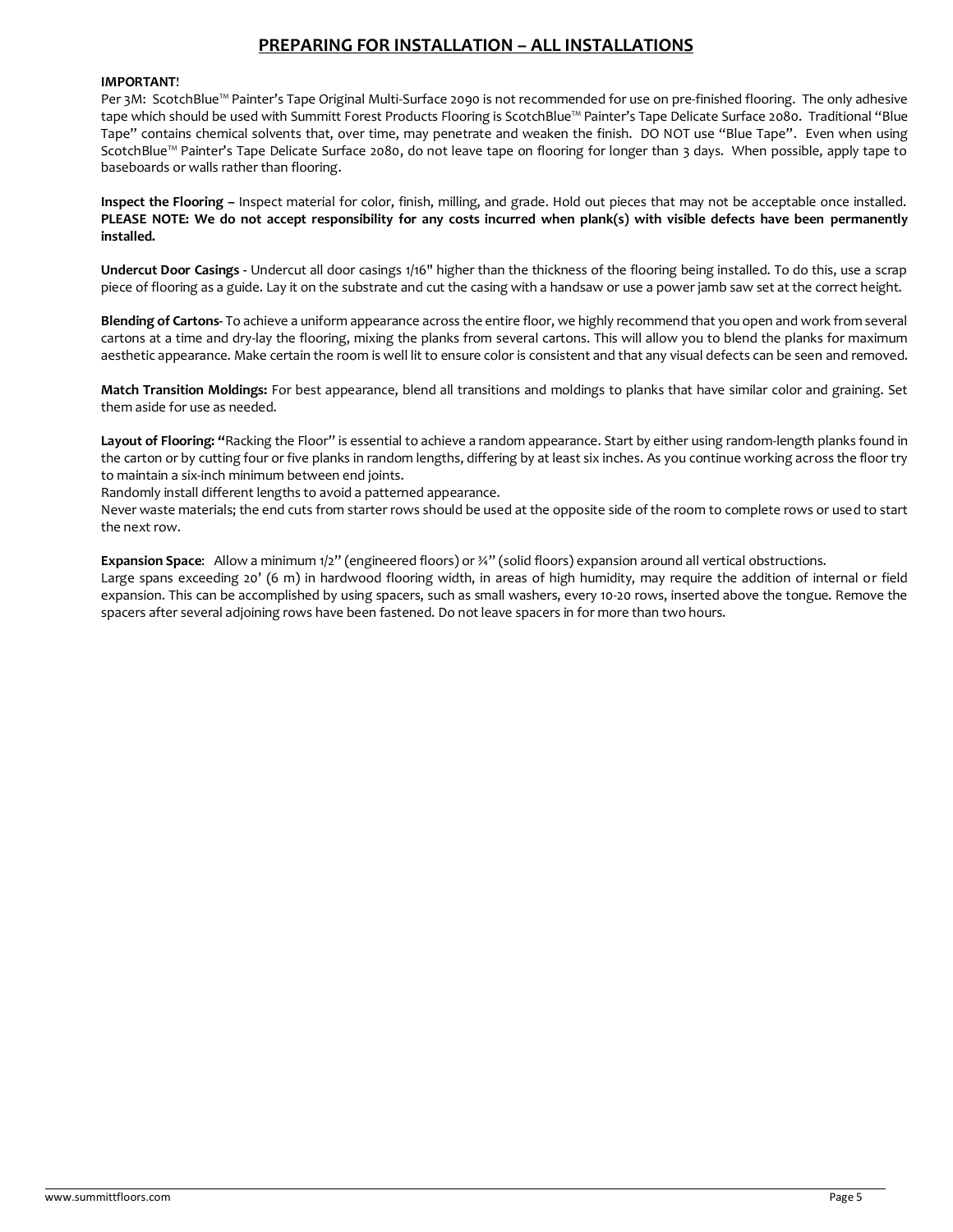### **GLUE-DOWN INSTALLATION GUIDELINES**

#### **ONLY SUMMITT FOREST PRODUCTS ENGINEERED FLOOR MAY BE INSTALLED VIA GLUE-DOWN-ONLY INSTALLATION.**

**(For installations over Radiant Heat systems, see also the section on Radiant Heat Installations)**

**Adhesive and Moisture Barrier Systems from the following manufacturers are permitted for the full-spread glue-down installation of Summitt Forest Products Floors:**

**Bostik Sika Mapei Franklin Fortane**

**FOR OIL-FINISHED FLOORS (RUBIO MONOCOAT OR WOCA OIL FINISHES) IT IS STRONGLY RECOMMENDED THAT POLYMER (AS OPPOSED TO URETHANE) ADHESIVES FROM THE MANUFACTURERS LISTED ABOVE BE USED.**

**Follow the Adhesive Manufacturer's Installation Instructions for the testing of subfloor moisture content. Choose an adhesive and (if necessary) moisture barrier system that is warranted by the adhesive manufacturer for installation under those circumstances. Summitt Forest Products will not be responsible for problems that might arise due to moisture transference from a subfloor to the hardwood flooring.**

#### Please note the following exceptions:

Adhesive Removal, Private Reserve and Founder's Reserve Floors and any other floors finished with ceramic or ceramic/oil hybrid finish: Use the adhesive manufacturer's recommended Adhesive Remover according to the instructions on the bottle.

Adhesive Removal, Old Vines Floors: Do not use the adhesive manufacturer's Adhesive Remover. Spray liberally with Rubio Monocoat Refresh, allow to penetrate for several minutes, after which time the adhesive should detach fairly easily. Careful use of a putty knife might be necessary to detach adhesive. Buff in residual Refresh with a clean, dry cloth.

**In case of any other conflict between adhesive manufacturer instructions and Summitt Forest Products Installation or Care and Maintenance Instructions, please contact us at 1-562-236-5744 for resolution.**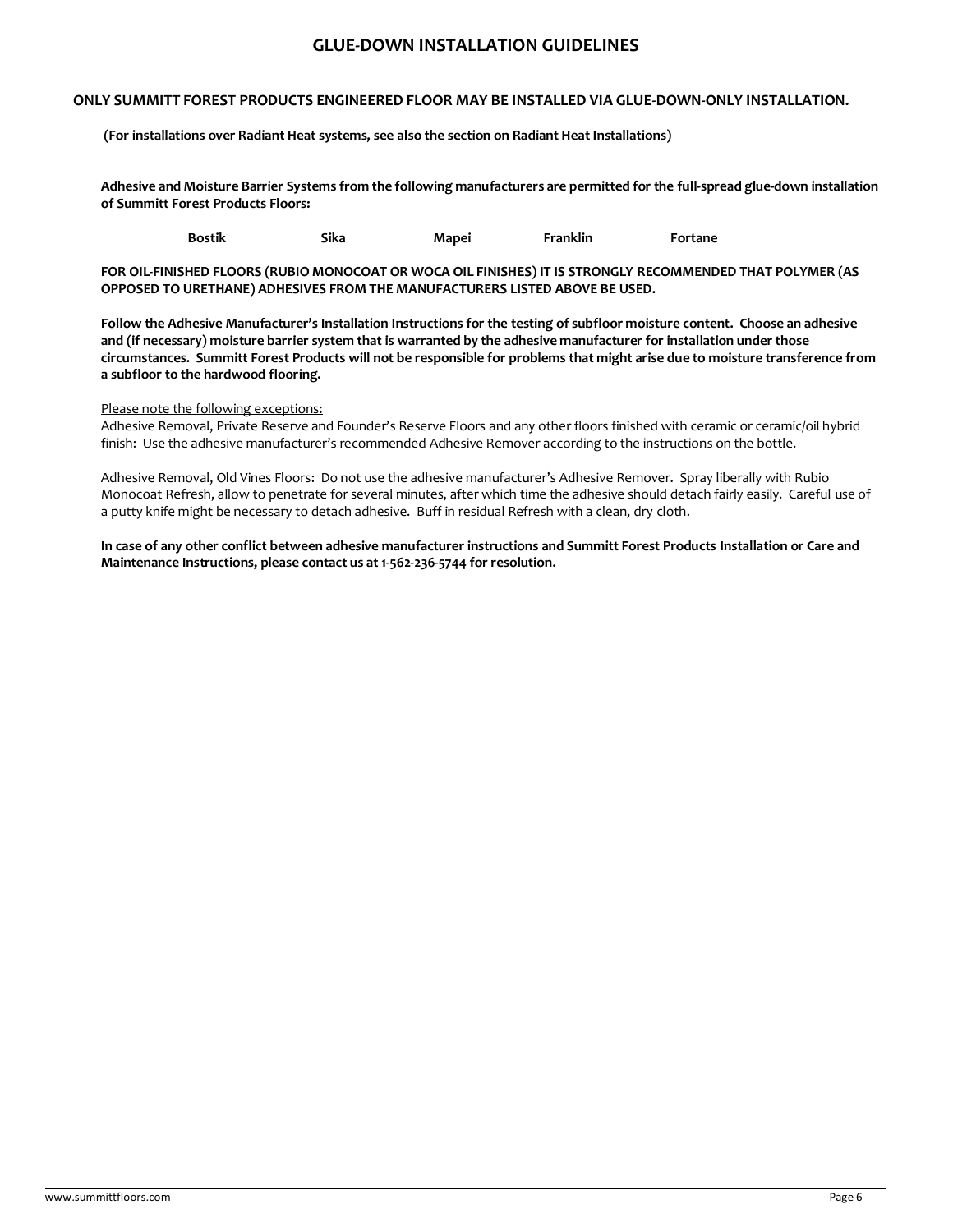# **FLOATING FLOOR INSTALLATION GUIDELINES**

All Engineered floors  $\frac{1}{2}$ " and thicker may be floated. Floor planks longer than 8' may not be floated. Solid floors may not be floated.

#### **Before you begin using the following instructions, refer to the Pre-Installation Jobsite Conditions section above.**

#### **Additional tools & material needed:**

#### **Summitt Forest Products Floating Floor Adhesive - Floating Floor underlayment - 6 Mil Polyethylene Sheeting**

Before you begin using the following instructions, please refer to the Pre-Installation Job Prep information above. 6 Mil Polyethylene not required over a vinyl, wood, or a wood product sub floor.

6 Mil Polyethylene required over concrete type subfloors – on grade or below grade. Do not install over carpet. If installing over vinyl, ensure that the vinyl is secure to the sub floor. Do not install over perimeter glued vinyl. If installing over an existing wood floor, install the flooring at right angles to the wood floor. Secure creaking and loose floorboards with screws. Do not install over wood flooring glued to a concrete sub floor.  $\frac{1}{2}$ " of expansion space required at all vertical surfaces.

- 1. Remove all doors and shoe moldings. Undercut all door casings 1/16" higher than the thickness of the flooring and underlayment to be installed. Place a scrap piece of plank and a sheet of underlayment against the door casing to act as a guide and cut the door casing with a hand saw or power jamb saw set to the correct height.
- 2. After determining the direction to run the planks, measure the width of the room (the dimension perpendicular to the direction of the flooring). The last row of the flooring should be no less than 1 ½" wide; if it is less, cut the width of the starter row to avoid a narrow last row.
- 3. Select a starter wall. An outside wall is best: it's most likely to be straight and square with the room. Measure out from the wall, at each end, the overall width of the plank plus 1/2" for expansion. If the first row requires ripping then measure from the wall the width of the ripped board plus ½" for expansion.
- 4. Snap a chalk line using a (brightly colored chalk) from these points.
- 5. Install Underlayment: Unroll the 6 mil. Poly sheeting overlapping edges 4" and seal seams with clear plastic tape. Allow the poly to run 2" up the wall and trim back after installation of flooring. Install 1/8" foam underlayment.

Note: Use of a floating floor 2 in 1 underlayment may be used. Follow manufacturer's instructions for application installing the 2 in 1 underlayment.

- 6. Prior to installing the flooring, secure a straight edge (starter board) inside the chalk line to act as a guide and to prevent the row of planks from shifting during installation. The straightedge could be a straight piece of lumber or piece of flooring. This is temporary and will be replaced as the floor is completed.
- 7. Insert spacers at walls to maintain the expansion space between the flooring and the wall.
- 8. Before starting to glue planks, dry lay the first two rows of flooring. Working from left to right, install planks so that the groove faces the straight edge (starter board). When reaching the end of the first row, cut the plank as necessary to fit. On the first 4 rows stagger end joints a minimum of 16" and then 8" thereafter.
- 9. Use the remainder of the plank from the first row to start the second row. If the piece is less than 8" long, cut a new plank in half and use that piece to start the second row.
- 10. Lay the remainder of the planks in the second row. Make sure that the rows are straight and no gapping exists on the sides or ends. Once you have dry laid the first two rows, remove all the planks in order. You are ready to begin.
- 11. Begin gluing the boards; Run a continuous bead of adhesive along the groove of the short side (width) and the plank's side groove (length). Proper alignment is critical. Misaligned starter rows can cause side and end gaps to appear in proceeding rows of flooring.
- 12. Install first row of planks with groove facing the straight edge. Work from left to right. Complete the first row. Make sure there are no gaps between the boards. Use a tapping block if need to close the boards together. Immediately wipe away any excessive adhesive with a clean, slightly dampened cloth. CAUTION: Adhesive that is allowed to dry on the finish surface can be difficult to remove and may leave a haze.
- 13. At the end wall use an end pry bar, if needed, to pull the ends of the planks tight.
- 14. Continue to install the floor working left to right, repeating the process until the completion of the floor. Continue to use the spacers on all vertical surfaces to maintain the ½" expansion.
- 15. The last row will most likely require cutting to width but it should be no less than 1 ½" wide. To do this, lay the plank face up on top of the last full row installed. Trace the wall contour on the last plank using a scrap piece of plank and a pencil.
- 16. Install cut planks and pull into place with a pry bar. Install spacing wedges between planks and wall.
- 17. Remove the straight edge (starter row) and install the last row using the pry bar. Allow floor to dry for a minimum of 12 hours before removing all spacing wedges and allowing foot traffic.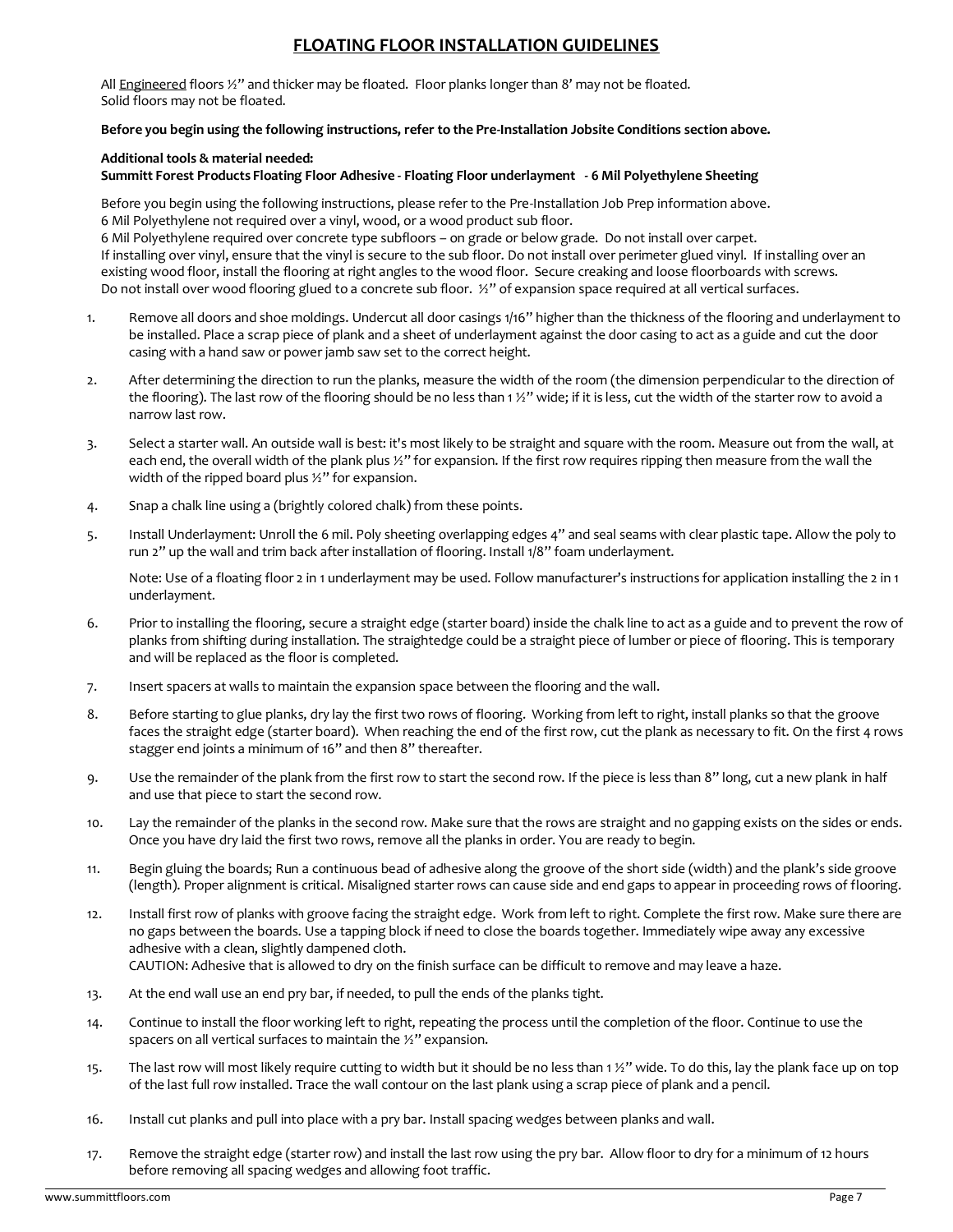### **NAIL-DOWN INSTALLATION GUIDELINES**

#### **Additional tools and material needed:**

Drill Tapping Block Compressor Air Hose In-line Air Regulator Pneumatic Nailer/Stapler

Approved full-spread adhesive. See list of approved adhesives under Glue Down Installation Guidelines on Page 6.

**Before you begin using the following instructions, please refer to the Pre-Installation Jobsite Conditions section above. IMPORTANT: Summitt Forest Products will not be responsible for any problems caused by damp or humid crawlspaces or basements. It is the contractor's responsibility to make certain crawlspaces are properly covered and ventilated (see page 4 of this document.) Additionally, the nail-down installation will only be as good as the subfloor. If the subfloor is unsound or unlevel, this situation must be corrected prior to installation. Summitt Forest Products will not be responsible for any problems due to an unlevel or unsound subfloor, especially squeaking and popping.**

**NOTE:** Our products are not warranted against squeaking, popping or crackling when using staple-down or nail-down installation methods. Some squeaking, popping or crackling is normal and possible when using staple-down or nail-down installation methods. These symptoms may be aggravated in arid areas or during dry conditions. This is not a manufacturing defect and is therefore not covered under our warranties (see warranty brochure for complete warranty coverage). You can help reduce squeaking, popping, and crackling by being sure that the subfloor is structurally sound, does not have any loose decking or joists, and is swept clean prior to installation.

#### **SET UP AND USE OF PNEUMATIC STAPLERS AND NAILERS**

You must make certain that your stapler or nailer is setting the fastener properly, not damaging the planks, and that you are using the correct nailing schedule. When used improperly, staples or cleats can damage wood flooring. If the tool is not adjusted properly the staples/ cleats may not be positioned at the proper angle and cause blistering, peaking, squeaking, or crackling of the floor. Some models may require the use of an adapter to adjust for proper thickness. Test the tool on a piece of scrap material first - set the stapler/ nailer flush on the tongue side of the plank and install a staple/ cleat. Should the staple/cleat penetrate too deeply reduce the air pressure; if the staple/ cleat is not deep enough then increase the air pressure using an in-line regulator. The crown of the staple/ cleat should sit flush within the nail pocket to prevent damage to the flooring and to reduce squeaking. The flooring manufacturer is not responsible for damage caused by the mechanical fasteners.

#### **IMPORTANT NOTE: Only use manufacturer's recommended staples or cleats.**

#### **For ½" and 5/8" products the recommended staple/cleat length is 1-1/2"**

#### **For ¾" thick products the recommended length staple/cleat is 1 ½" to 2".**

Read and follow the manufacturer's instructions for complete set-up and operation of equipment.

#### **Getting Started**

- 1. Carefully clean and inspect the wooden subfloor, making sure that it complies with subfloor conditions as detailed under JOBSITE CONDITIONS AND ACCLIMATION– ALL INSTALLATIONS on Page 4 and is properly documented as per DOCUMENTATION OF JOBSITE CONDITIONS on Page 3.
- 2. Select a starter wall. An outside wall is best: it's most likely to be straight and square with the room. Measure out from this wall, at each end, the overall width of the plank (board width + tongue + the space needed ( $3/8"$  or  $\frac{1}{2}$ ") for expansion).
- 3. Snap a chalk line from these points, parallel to that wall.
- 4. Install the first row of starter planks along the chalk line/straightedge and secure into position with the tongue facing away from the starter wall (toward you). Drill pilot holes through the face of the plank every 6" (in the dark grain); approximately 1" from the back edge of the board and secure planks with 1" finishing nails. Countersink nails and fill with appropriate colored wood filler – remove excess filler from surface.
- 5. Blind nail at a 45° angle through the tongue 1"-2" from the end joints and every 6" in between along the length of the starter boards (Predrill holes to make this easier). Depending on the width of the flooring it may be necessary to do this for the first few rows prior to using a pneumatic stapler/ nailer. NOTE: Proper alignment is critical. Misaligned starter rows can cause side and end gaps to appear in proceeding rows of flooring.
- 6. Continue to install the flooring making sure to nail/staple  $1"$ -2" from the ends and every  $3"$  4" thereafter. Make certain the tool is adjusted properly to ensure that the fastener is at the proper angle and is flush within the nail pocket. As you continue working across the floor try to maintain a six-inch minimum space between end joints. Randomly install different lengths to avoid a patterned appearance.

#### **Adhesive:**

For all nail-down installations we require the use of supplemental adhesive in the form of full-spread application of an approved adhesive. Refer to the list of approved adhesives on Page 6.

Adhesive should be applied following the relevant adhesive manufacturer's instructions for adhesive application on the applicable subfloor material.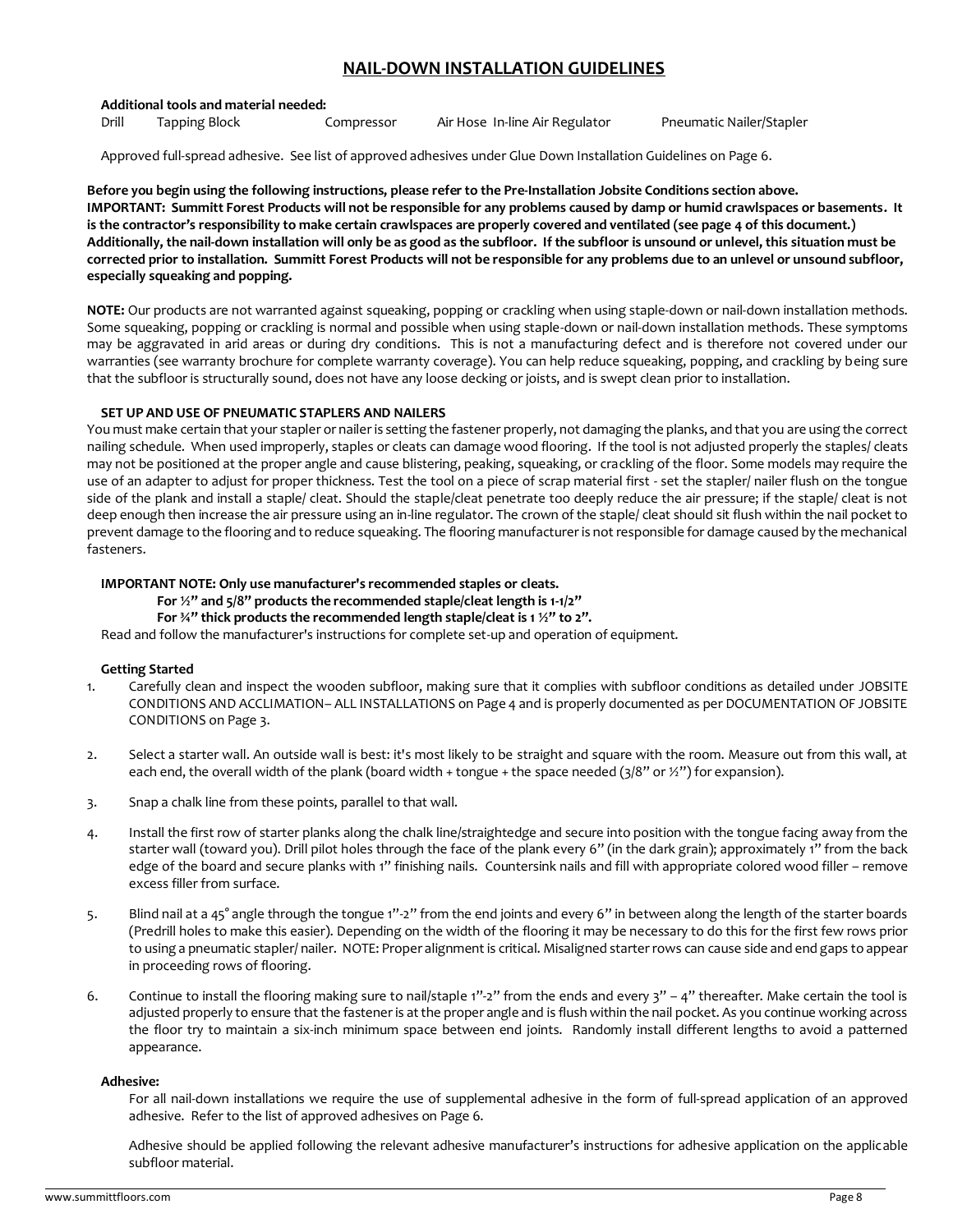## **GUIDELINES FOR INSTALLATION OVER RADIANT HEAT SYSTEMS**

All Summitt Forest Products Engineered Floors are warranted for Installation over Radiant Heat system provided the following installation guidelines as well as the After Installation and Seasonal Operation guidelines detailed herein are strictly followed.

Summitt Forest Products Solid Floors are not warranted for installation over Radiant Heat systems.

WRITTEN AND PHOTOGRAPHIC DOCUMENTATION OF ALL CONDITIONS OUTLINED BELOW AND UNDER THE SECTION ENTITLED "DOCUMENTATION OF JOBSITE CONDITIONS" (page 3) MUST BE RETAINED AS PER INSTRUCTIONS.

HARDWOOD FLOORING INSTALLED OVER RADIANT HEAT CAN BE PROBLEMATIC FOR REASONS OF EXCESSIVE DRYNESS, OF EXCESSIVE RADIANT TEMPERATURE, AND OF EXCESSIVE MOISTURE DUE TO FLOORING BEING INSTALLED ON A RADIANT MASS THAT HAS NOT ADEQUATELY CURED. IT IS THE INSTALLER'S RESPONSIBILITY TO ENSURE THAT JOBSITE AND SUBFLOOR CONDITIONS MEET ALL SPECIFICATIONS DETAILED IN THIS DOCUMENT, THAT RELEVANT DOCUMENTATION IS RETAINED, AND THAT THE HOMEOWNER HAS BEEN INFORMED OF THE DANGER OF DAMAGE TO THE FLOOR IF PROSCRIBED ENVIRONMENTAL CONDITIONS ARE NOT PROPERLY MAINTAINED THROUGHOUT THE LIFE OF THE FLOOR.

Failure to strictly follow these guidelines may void all Summitt Forest ProductsWarranties.

- Sub floor must be prepared and tested as detailed on page 4 of this document, with the following additional requirement: The moisture content for concrete sub floors registered after a calcium chloride test must not be greater than 2 pounds per 1000 square feet of area. If it exceeds these limits, DO NOT install the flooring. Calcium chloride tests must be performed, and the results must be archived for future possible reference.
- Relative humidity of the jobsite must be maintained between 35-55% relative humidity. Use of a humidification system may be required to maintain the proper humidity level. Failure to maintain proper humidity level can result in excessive dryness of flooring.
- It is highly recommended that the radiant heat system be designed specifically to accept a wood floor
- Use of floor temperature sensor(s) as well as a separate thermostat for each individual room is required.
- An outdoor temperature sensor should be used to adjust water temperature according to anticipated heat loss.
- Prior to installation of flooring the radiant system must be installed per manufacturer's instructions.
- Radiant heat system should be set to run at 2/3 maximum output for a minimum of 2 weeks prior to installation of flooring to further allow moisture from concrete to dissipate and reach a final moisture content. This must be done in both heating and non-heating seasons.
- Prior to installation (4 days) reduce to a temperature of 65°.
- Install flooring following the instructions for glue-down and nail/staple-down installations as detailed earlier in this document. It is strongly recommended that nail/staple-down installations also be glued.

#### **AFTER INSTALLATION & SEASONAL OPERATION**

- 48 hours after completion of installation, slowly raise temperature of the heating system to its preferred operating level over a period of 5 days. Do not allow the surface temperature to exceed 80°
- Humidity level must be maintained between 35%-55% R.H.
- Seasonal gapping should be expected.
- Surface checking can be expected if the proper humidity level is not maintained between 35-55% R. H. or if the floor's surface temperature exceeds 80°.

The floor's surface temperature must never be allowed to exceed 80°F. Failure to control the maximum floor temperature may void your Summitt Forest Products Hardwood Flooring Limited Warranties.

Humidity level must be maintained between 35%-55% R.H. Failure to control the humidity level may void your Summitt Forest ProductsHardwood Flooring Limited Warranties.